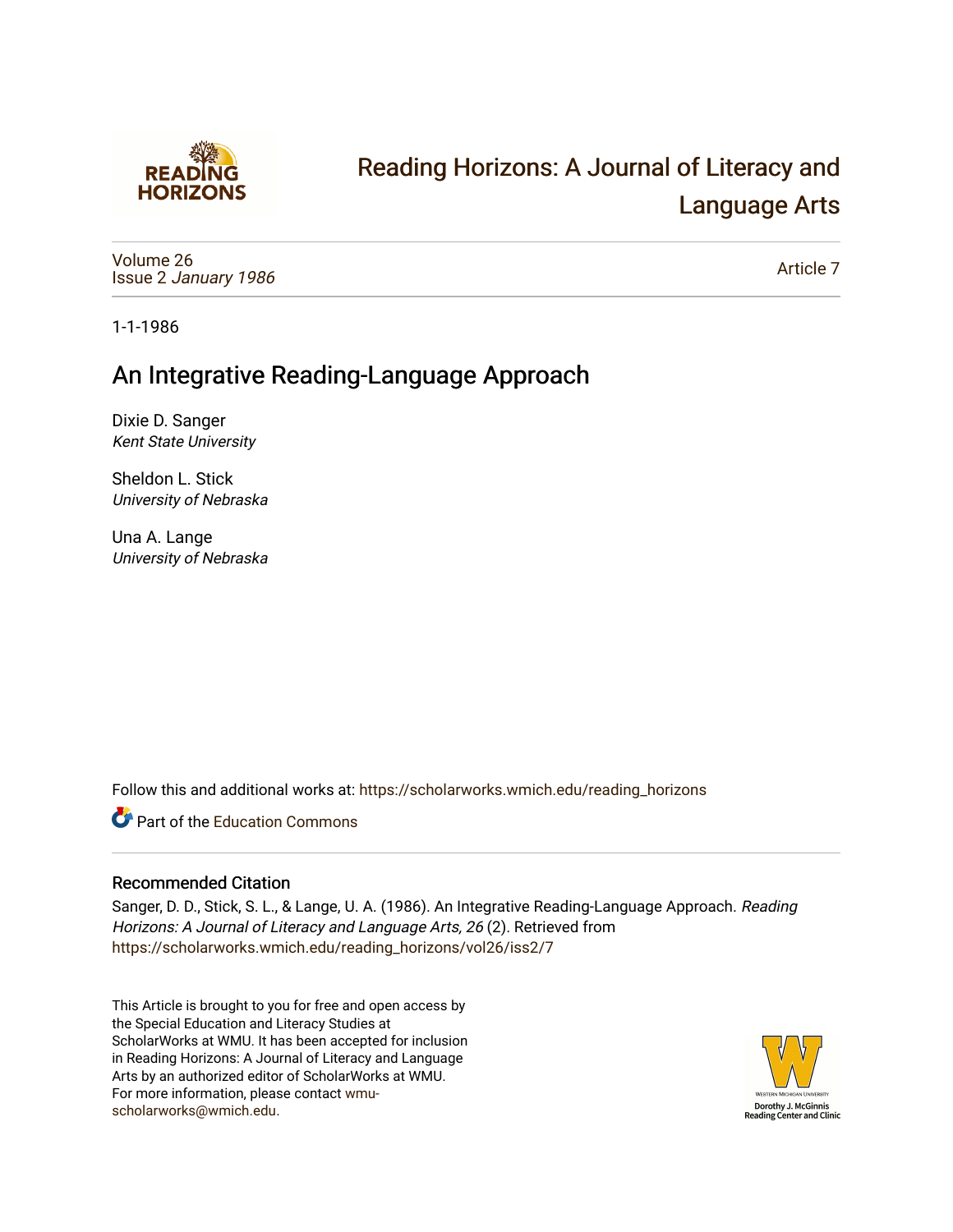## **AN** INTEGRATIVE READING-LANGUAGE APPROACH

Dixie D. Sanger Sheldon L. Stick, Una A. Lange Department of Special Education University of Nebraska-Lincoln

Reading instruction is considered one of the most<br>important instructional activities in elementary grade instructional activities in elementary classrooms, because it provides children with knowledge about the world. Positive relationships between ability to read and language development have been reported by a number of authors, who say classroom teachers could help many children become more effective readers by incorporating selected principles of language development into reading instruction (Anastasiow, 1970; Goodman, 1974; Lundsteen, 1977; Monroe & Rogers, 1964; Stark, 1975). Some authors claim that reading is based upon oral language competence and performance (Hall & Ramig, 1978). Others (Smith, 1978) point out that reading and oral language share a common core of vocabulary items, grammatical forms, and speech perception skills such as phoneme discrimination and sound blending (Hillerich, 1978; Venezky, 1970).

Wiig and Semel (1976) indicated that reading problems might be related to difficulty in understanding the ideas being expressed by complex syntactic structures. Rupley  $(1974)$  suggested that while the concepts were within a child's level of understanding, the vocabulary used in reading texts might be too complex, and Vogel (1974 & 1977) reported that poor readers might be deficient in the use of morphological skills.

Clearly there are many researchers who underscore the importance of language-based skills as precursors to efficient reading ability (Gleitman & Rozin, 1977; Vellutino, 1977; Liberman & Shankweiler, 1979; Liberman, 1982; Wren, 1983). However, it is still doubtful that adequate attention has been directed to incorporating language-based activities into reading instruction (Goodman & Goodman, 1977). Although some programs have addressed the importance of such activities, the effectiveness of such programs has not been well documented.

This study sought to determine whether third-grade children identified as poor readers (6-12 mos. delay) were able to improve their reading performances after being provided instruction using an integrated reading-language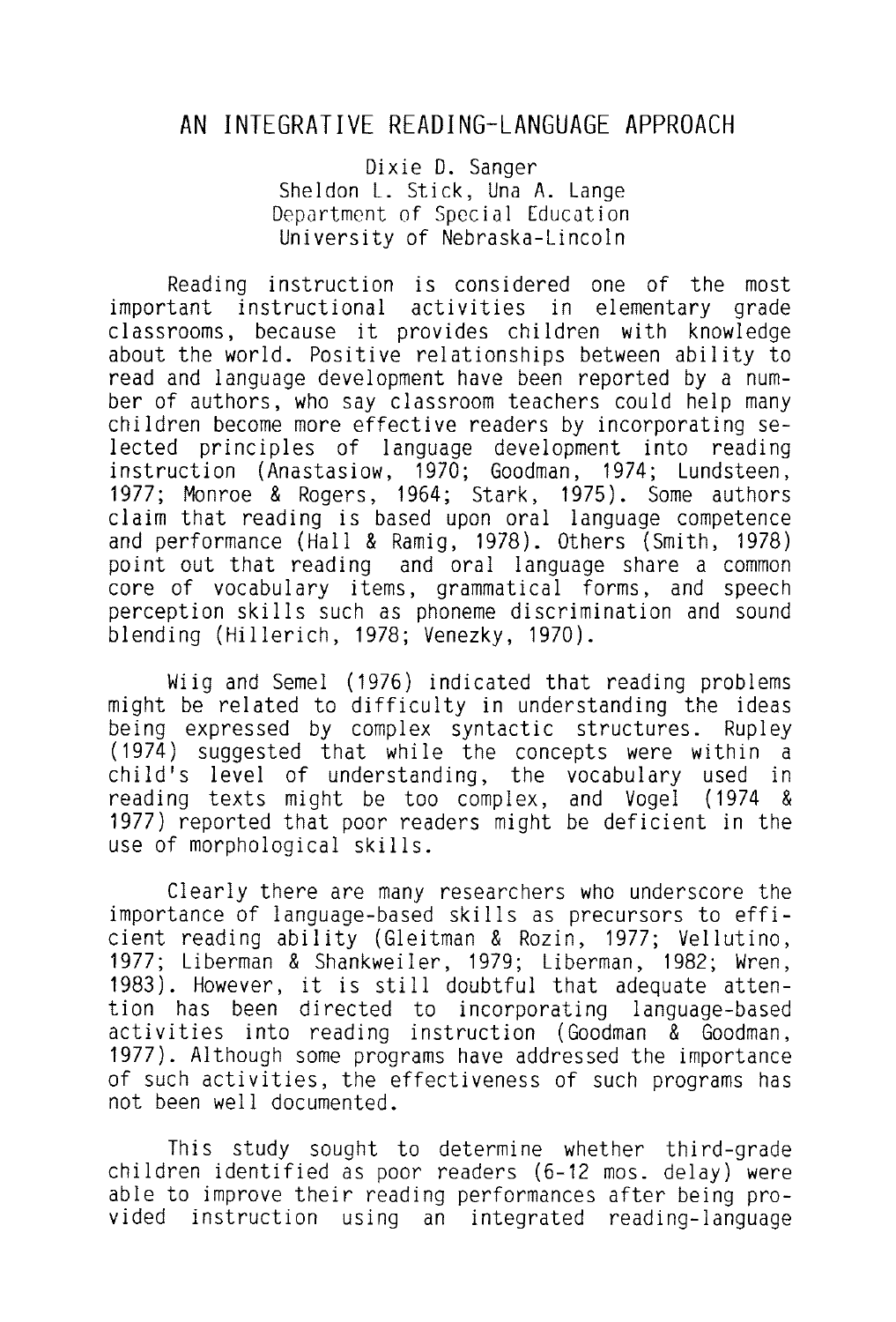approach. It was speculated that the basis for some or most reading difficulties were language problems resulting from deficiencies in constructing meaning from a spoken or printed message, difficulty understanding and/or remembering the message proposition(s), and incongruities between a child's knowledge of language and linguistic information presented.

#### METHOD

#### Subjects

The 47 third-grade children were identified as low readers by their classroom teachers according to criteria<br>(informal observations, criterion referenced tests, and (informal observations, criterion referenced tests, California Achievement Test) established in their school district. Twenty-seven children with a mean chronological age of 106.5 mos. were in the three experimental groups and twenty children with a mean chronological age of 105.2 mos. were in the three control groups. All subjects were without known handicapping conditions and all were considered to be from middle socioeconomic families.

#### Procedures

A quasi-experimental design involving three intact experimental groups and three intact control groups, self-contained third-grade classrooms, was implemented in three public schools during the regularly scheduled reading instruction. One experimental and one control group was located in each of the three schools. The study involved 14 weeks of treatment with another two weeks required for pre- and posttesting. The integrative treatment consisted of four language activities based upon research findings of Sanger, Stick and Lange (1984): 1) following verbal directions; 2) retelling stories; 3) describing objects or pictures; 4) defining words. The dependent measures included the Informal Reading-Language Test (Lange, Sanger & Stick, 1983; Sanger, Stick & Lange, 1982) and the Test of Reading Comprehension (Brown, Hammill & Wiederholt, 1978). A 2 x 3 analysis of variance was applied to the data. A 90-minute training workshop (Sanger & Stick, 1984) was held prior to implementation of treatment for the three experimental teachers. The experimental teachers were instructed to select and integrate the activities with reading instruction when the children appeared to have difficulty following directions, understanding and expressing ideas or vocabulary, or were unable to retell stories.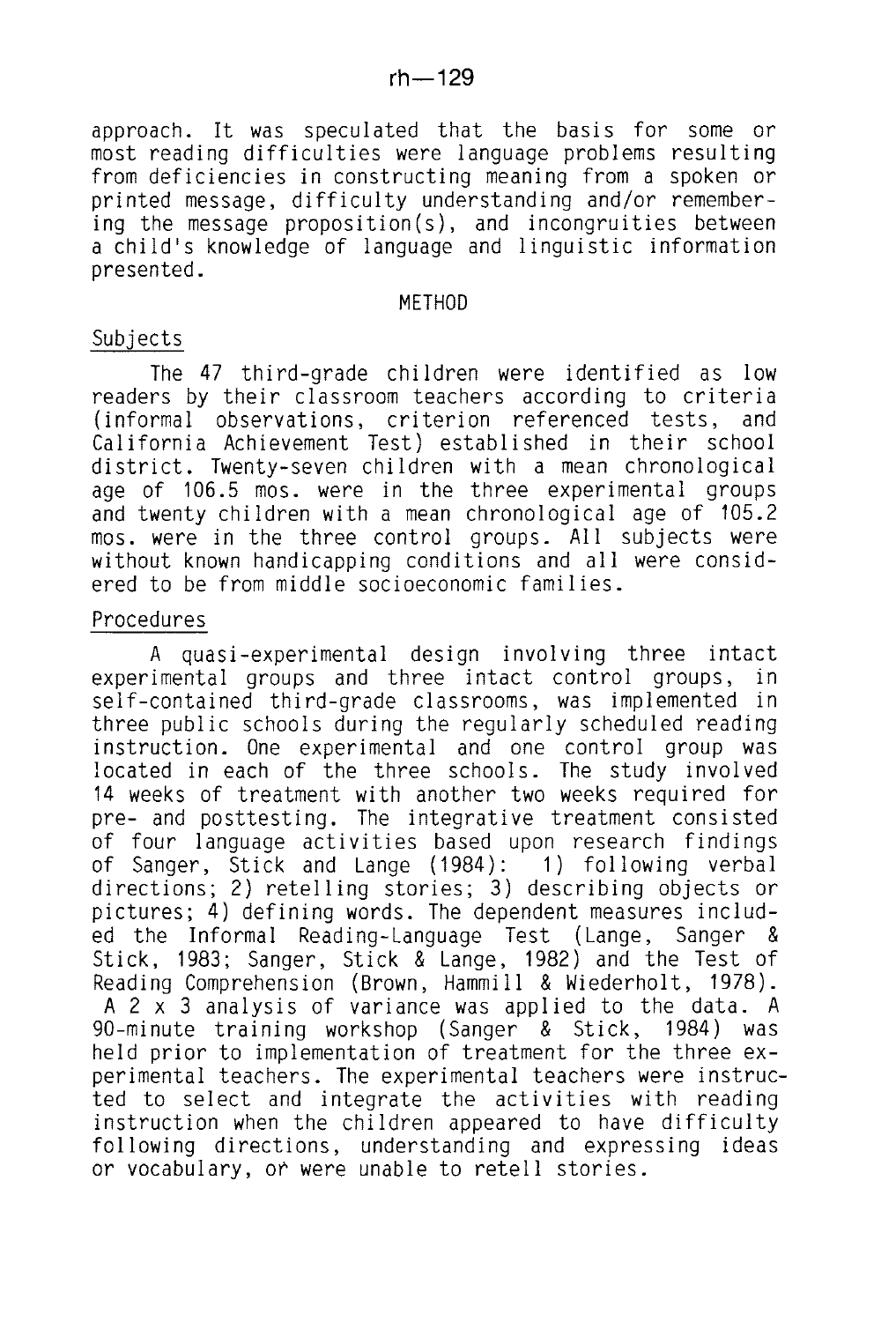#### RESULTS AND DISCUSSION

A t-test on the means of the dependent measures was computed for pretest scores to determine if the composition<br>of the combined three experimental and control groups differed significantly in performance. Respective mean pretest scores for the main groups were not statistically different. An analysis of variance on the posttest subtest scores from the two dependent measures did not indicate statistically significant difference between the mean scores for the two main groups. However, it was determined that there was a statistically significant interaction between group and teacher. Therefore, the results of main effects are not reported.

Significant interactions between group and teacher were noted only for the subtests General Vocabulary ( $F =$ 7.41, df =  $2/41$ , p < .05), Syntactical Similarities ( $\overline{F}$  = 4.56,  $\overline{df}$  = 2/41,  $p < .05$ ), and Reading Directions of Schoolwork (F = 13.46, df = 2/41,  $p < .001$ ). As a result, the posttest scores were graphed and plotted for further examination. It was noteworthy that two of the experimental groups outperformed their control counterparts; however, the third experimental group did not reach the level of performance of its control group. Although the three experimental teachers were exposed to the identical workshop, they apparently varied in their abilities to successfully integrate the four language activities into the reading instruction. It was concluded that the success of the treatment was due to the efforts from two of the three experimental teachers. These differences might have been related to individual teacher styles of instructing reading, to teachers' backgrounds in reading and in language development, or to the extent to which the treatment was provided during the study. Also, it is possible that a particular school philosophy encouraged listening and retelling of stories as a skill to be taught in reading development.

A notable observation, after the study was completed, was that the three experimental teachers reported they believed the treatment was effective and that it would be<br>continued with future reading instruction. Retelling continued with future reading instruction. Retelling stories and defining words were considered the most beneficial activities, while the emphasis on vocabulary development, sequencing of ideas, and the focus on language development were viewed as advantages of the integrated<br>reading-language approach. Similar findings had been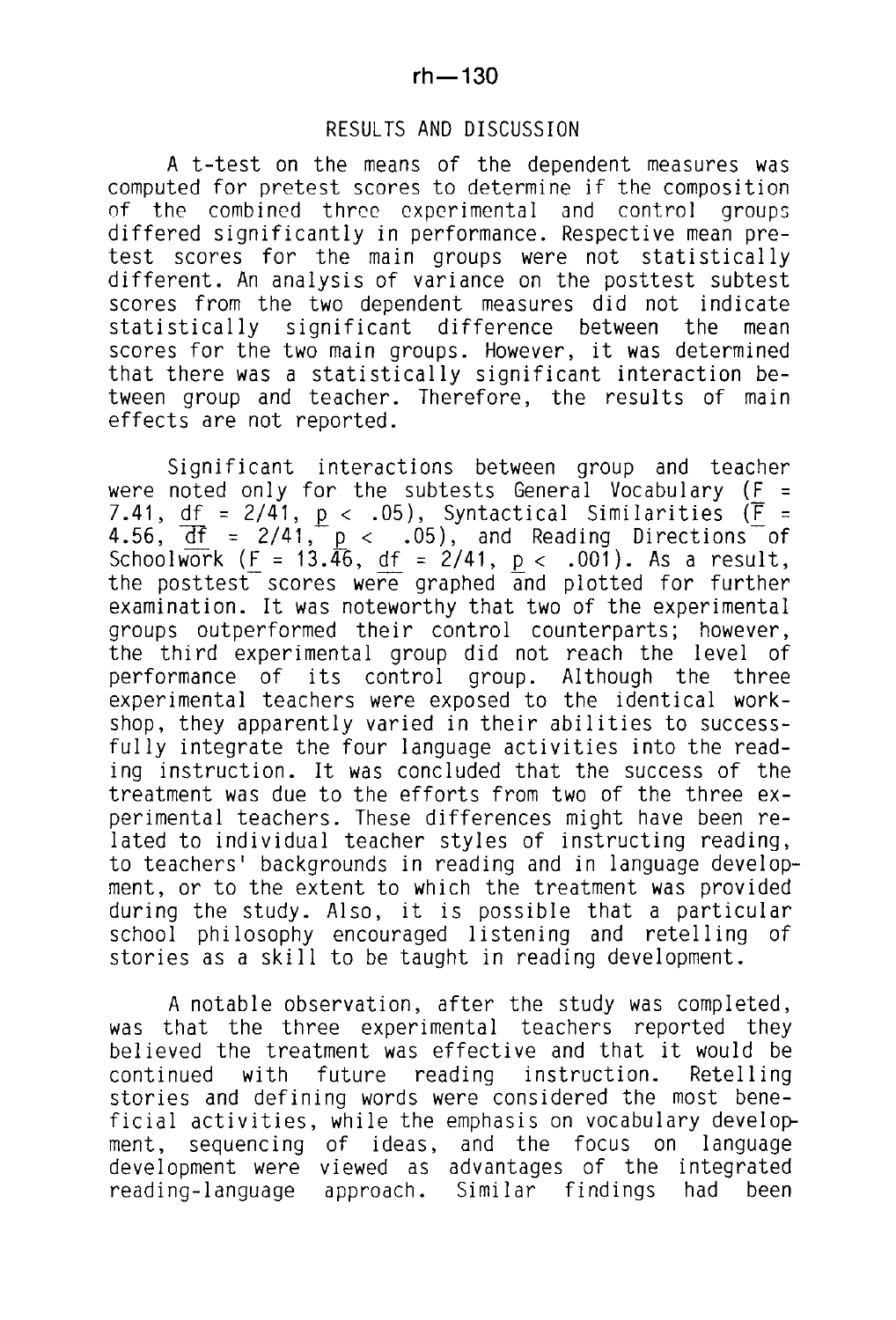reported earlier (Sanger, Stick & Lange, 1984). However, the data did not clearly support the value of incorporat-<br>ing verbal language activities into reading instruction. Perhaps the relationship between language and reading invol ves more of the temporally static elements found in written language components. Hammill and McNutt (1981) reported that good verbal language skills are not a guarantee of good reading abilities. Instead, there are strong correlates between reading and written language because reading is the receptive form of written language.

This study showed that it was feasible to include selected expressive and receptive language activities (focus-<br>ing on syntactic-semantic relationships) into reading ing on syntactic-semantic relationships) into reading instruction. Although there are several factors to consider when teaching reading, interventions must be tailored to meet the needs of each student, based on a profile of individual strengths and weaknesses. It would seem that if teachers used an integrated reading-language approach they would be helping children better understand a writer's intentions by providing opportunities for experimenting with different types of meaning and differentiating meanings according to context and form (Olson, 1982). Consideration also should be given to the possibility that all aspects of oral language may not be equally strong correlates of reading.

#### REFERENCES

Anastasiow, N.J. Oral language and learning to read. Paper presented at the I.R.A. Conf., Anaheim, CA, 1970.

- Brown, V.L., Hammill, D.D., and Wiederholt, J.L. The Test of Reading Comprehension: A Method for Assessing the Understanding of Written Language. Austin, TX: PRO-ED, 1978.
- Gleitman, L.R. and Rozin, P. The structure and acquisition of reading. In A.S.Reber and D.L.Scarsborough (Eds.), Toward a Psychology of Reading. Hillsdale: L. Erlbaum Associates, 1977.
- Goodman, K.S. Effective teachers of reading know language and children. Elementary English, 1974, 51, 823-828.
- Goodman, K.S., and Goodman, Y.M. Learning about psycho- linguistic processes by analyzing oral reading. Harvard Educational Review, 1977, 47, 317-333.
- Hall, M.A. and Ramig, C.J. Linguistic foundations for reading. Columbus, OH: Chas. E. Merrill, 1978.